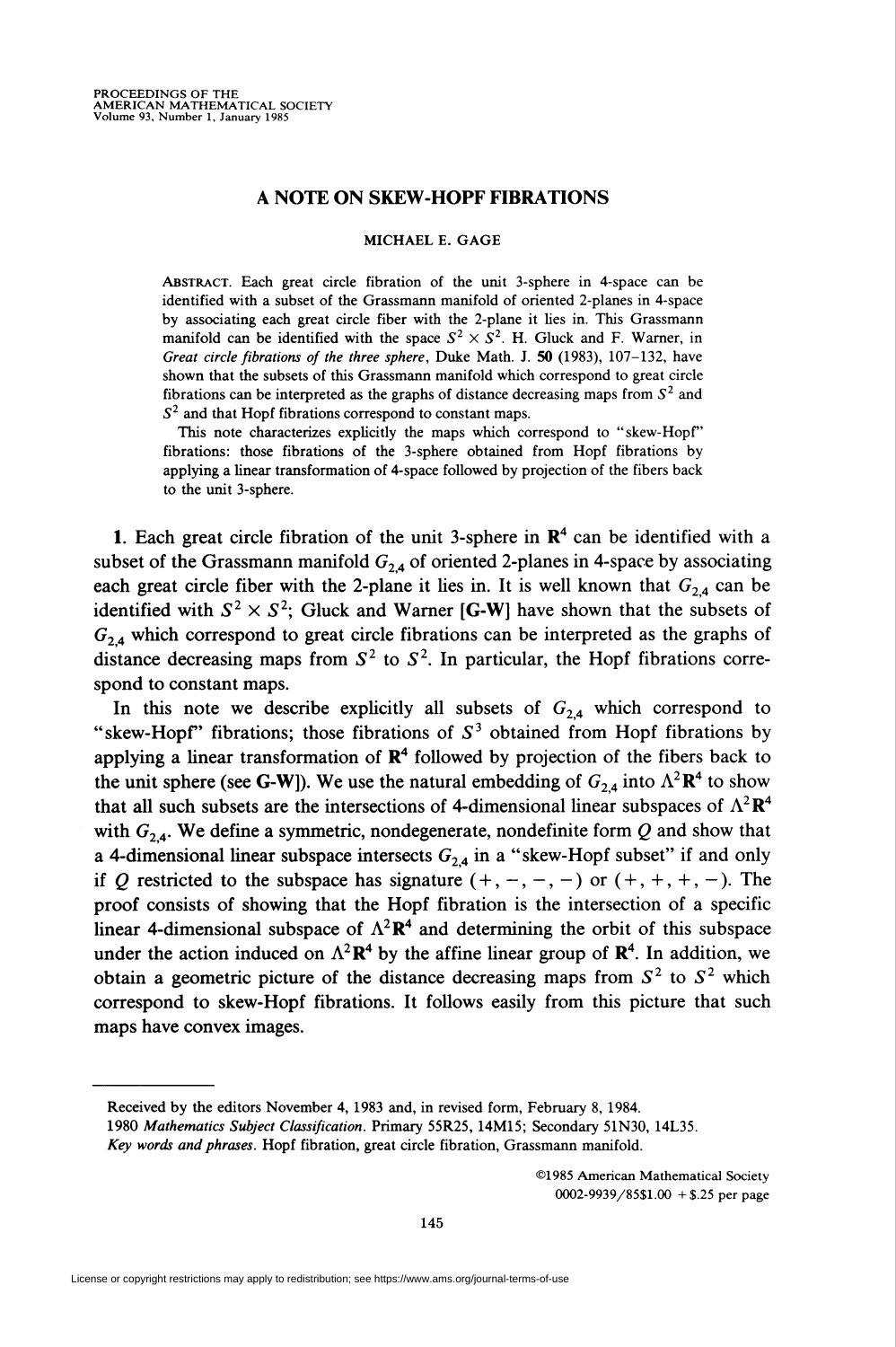**2. Notation and preliminaries.** If  $e_1, \ldots, e_4$  is an orthonormal basis for  $\mathbb{R}^4$ , then  $\{e_i \wedge e_j | 1 \leq i \leq j \leq 4\}$  forms an orthonormal basis for the space of bivectors  $\Lambda^2 \mathbb{R}^4$ and specifies an isomorphism of  $\Lambda^2 \mathbb{R}^4$  with  $\mathbb{R}^6$ . In addition to the usual inner product induced on  $\Lambda^2 \mathbf{R}^4$ , there is a second bilinear form Q obtained from the map  $\Lambda^2 \mathbf{R}^4 \times \Lambda^2 \mathbf{R}^4 \to \Lambda^4 \mathbf{R}^4 \to \mathbf{R}$  which takes the wedge product of two bivectors of  $\mathbf{R}^4$  to a scalar times the volume form of  $\mathbb{R}^4$ . This bilinear form is symmetric because the wedge product of bivectors is commutative.

It is easily checked that the Plücker basis

$$
i_1 = \frac{e_1 \wedge e_2 + e_3 \wedge e_4}{\sqrt{2}}, \qquad i_4 = \frac{e_1 \wedge e_2 - e_3 \wedge e_4}{\sqrt{2}},
$$
  

$$
i_2 = \frac{e_1 \wedge e_3 - e_2 \wedge e_4}{\sqrt{2}}, \qquad i_5 = \frac{e_1 \wedge e_3 + e_2 \wedge e_4}{\sqrt{2}},
$$
  

$$
i_3 = \frac{e_1 \wedge e_4 + e_2 \wedge e_3}{\sqrt{2}}, \qquad i_6 = \frac{e_1 \wedge e_4 - e_2 \wedge e_3}{\sqrt{2}},
$$

is an orthonormal basis which diagonalizes the matrix representing  $O$ . On the subspace  $\Lambda^2_+ \mathbf{R}^4$  spanned by  $i_1, i_2$  and  $i_3, Q$  has eigenvalue +1; on the subspace  $\Lambda^2$  R<sup>4</sup> spanned by  $i_4$ ,  $i_5$  and  $i_6$ , the eigenvalue is -1.

Further calculation shows that a bivector  $\omega$  in  $\Lambda^2 \mathbf{R}^4$  can be written as the wedge product of two vectors in  $\mathbb{R}^4$  if and only if  $Q(\omega, \omega) = 0$ ; these are the simple bivectors of  $\Lambda^2 \mathbf{R}^4$ . Identifying the oriented 2-planes of  $\mathbf{R}^4$  with the wedge product of an orthonormal basis which spans it (and possesses the same orientation) yields a one-to-one correspondence between  $G_{2,4}$  and the simple bivectors of  $\Lambda^2 \mathbf{R}^4$  which have unit length. The simple bivectors of unit length form the set

$$
S_+^2(1/\sqrt{2}) \times S_-^2(1/\sqrt{2}) \subseteq \Lambda_+^2 \mathbf{R}^4 \oplus \Lambda_-^2 \mathbf{R}^4.
$$

It is convenient to represent elements of  $\Lambda^2 \mathbf{R}^4$  as a pair of vectors in  $\mathbf{R}^3$ ; that is,  $\omega \equiv (\omega^+, \omega^-)$ , where  $\omega^+$  is the projection of  $\omega$  onto  $\Lambda^2_{\perp} \mathbb{R}^4$  and  $\omega^-$  is the projection onto  $\Lambda^2 \mathbb{R}^4$ . In this notation  $Q(\omega, \eta) = \langle \omega^+, \eta^+ \rangle - \langle \omega^-, \eta^- \rangle$  and  $\langle \omega, \eta \rangle$  $=\langle \omega^+, \eta^+ \rangle + \langle \omega^-, \eta^- \rangle$ . The star operator (\*) is an involution defined by \* $\omega =$ \*( $\omega^+$ ,  $\omega^-$ ) = ( $\omega^+$ ,  $-\omega^-$ ) which satisfies  $Q(\omega, \eta) = \langle \omega, * \eta \rangle$ .

It will also be useful to understand the action of elements of the special orthogonal groups  $SO(\mathbb{R}^4)$  and the special linear groups  $SL(\mathbb{R}^4)$  on  $\Lambda^2 \mathbb{R}^4$ . Since elements of SO( $\mathbb{R}^4$ ) preserve both the inner product on  $\Lambda^2 \mathbb{R}^4$  and the bilinear form Q, one can show by direct calculation that the action of SO( $\mathbb{R}^4$ ) on  $\Lambda^2 \mathbb{R}^4$  is to rotate each eigenspace of Q independently and that the map  $SO(\mathbb{R}^4) \rightarrow SO(\mathbb{R}^3) \times SO(\mathbb{R}^3)$ is a double covering. For example, rotation in the  $e_1, e_2$  and  $e_3, e_4$  planes simultaneously by an angle  $\theta$  induces a rotation in the  $i_2$ ,  $i_3$  plane of  $\Lambda^2\mathbb{R}^4$  through an angle of  $2\theta$  and leaves the other basis vectors fixed.

Elements of  $SL(\mathbb{R}^4)$  preserve the bilinear form Q, but not necessarily the inner product. The element of SL( $\mathbb{R}^4$ ) which multiplies the  $e_1$ ,  $e_2$  plane by  $e^{\phi}$  and the  $e_3$ ,  $e_4$ plane by  $e^{-\phi}$  induces an action on  $\Lambda^2 \mathbf{R}^4$  which sends  $i_1$  to  $(\cosh 2\phi)i_1 + (\sinh 2\phi)i_4$ and  $i_4$  to  $(\sinh 2\phi)i_1 + (\cosh 2\phi)i_4$ , while leaving the other vectors fixed. These facts can be verified by direct calculation and will be used in the proof of Lemma 2.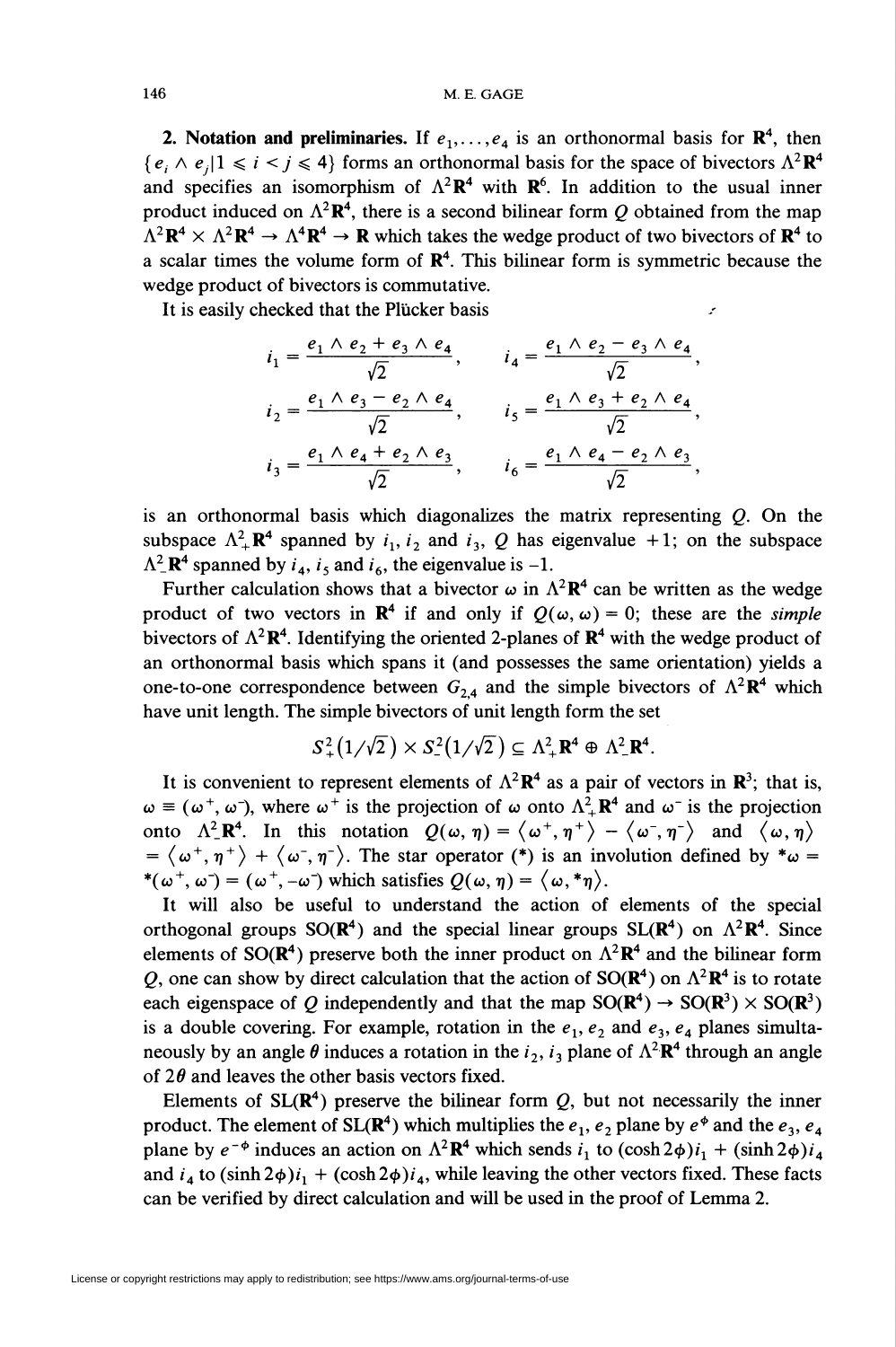Lemma 1. The Hopf fibration corresponds to the subset

$$
\left\{ \left( i_1/\sqrt{2} \, , \, v \right) \in S^2_+(1/\sqrt{2}) \times S^2_-(1/\sqrt{2}) \middle| v \in S^2_- \right\} \subseteq G_{2,4}.
$$

This subset is topologically {point}  $\times S^2$  and can be considered as the graph of the constant map from  $S^2$  to  $S^2_+$ . It is one component of the intersection with  $G_{2,4}$  of the 4-dimensional subspace spanned by  $i_1$ ,  $i_4$ ,  $i_5$ ,  $i_6$ . The other component represents the same fibration with the orientation of the fibers reversed.

**PROOF.** We identify  $\mathbb{R}^4$  with  $\mathbb{C}^2$ . The unit sphere is the set  $\{(z_1, z_2) \in \mathbb{C}^2 ||z_1|^2 + \dots \}$  $|z_2|^2 = 1$ } and the great circle fibers of the Hopf fibration are the orbits  $\{(z_1e^{i\theta}, z_2e^{i\theta})|\theta\in [0,2\pi)\}\)$ . Multiplication of  $(z_1, z_2)$  by  $e^{i\theta}$  in this way is equivalent to rotating in the  $e_1$ ,  $e_2$  and  $e_3$ ,  $e_4$  planes simultaneously by an angle  $\theta$ . All 2-planes left fixed by this action correspond to fibers of the Hopf fibration and to those points in  $G_{2,4}$  which remain fixed under the induced action. This set of fixed points is the intersection of  $G_{2,4}$  with the linear subspace spanned by  $i_1, i_4, i_5$ , and  $i_6$  as can be found by direct calculation. Topologically it is  $S^0 \times S^2$ . Each component corresponds to a different orientation on the great circle fibers. (See [G-W] for another derivation of this.) When restricted to this subspace  $Q$  has signature  $(+,-,-,-).$ 

LEMMA 2. The action of an element  $g \in SL(\mathbb{R}^4)$  induces a linear action  $\hat{g}$  on  $\Lambda^2 \mathbb{R}^4$ which preserves the form  $Q$ . Thus  $\hat{g}$ , acting on one of the 4-dimensional linear subspaces  $L_4$  of  $\Lambda^2 \mathbb{R}^4$ , yields a subspace,  $\hat{g}(L_4)$  such that  $Q\big|_{L_4}$  and  $Q\big|_{\hat{g}(L_4)}$  have the same signature. Conversely, if  $Q\vert_{L_4}$  and  $Q\vert_{L_4}$  have the same signature, then there is an element g of  $SL(\mathbb{R}^4)$  which induces an action  $\hat{g}$  which takes  $L_4$  to  $L'_4$ .

**PROOF.** For simple bivectors  $\omega = v_1 \wedge v_2$  and  $\eta = v_3 \wedge v_4$  and  $g \in SL(\mathbb{R}^4)$ , we have, since det  $g = 1$ ,

$$
Q(\hat{g}(\omega), \hat{g}(\eta))e_1 \wedge e_2 \wedge e_3 \wedge e_4 = g(v_1) \wedge g(v_2) \wedge g(v_3) \wedge g(v_4)
$$
  
= 
$$
(\det g)v_1 \wedge v_2 \wedge v_3 \wedge v_4
$$
  
= 
$$
Q(\omega, \eta)e_1 \wedge e_2 \wedge e_3 \wedge e_4.
$$

The linearity properties of Q and  $\hat{g}$  insure that this holds for linear combinations of simple bivectors also. For the second statement one can show that the action of  $SL(\mathbb{R}^4)$  on  $G_{2,4}$  is one component of the automorphism group of Q and, hence, by Witt's theorem [A, p. 121] there is an element of  $SL(\mathbb{R}^4)$  which takes any  $L_4$  of  $G_{2,4}$ to any other  $L'_{4}$  with the same signature.

To see this directly, without Witt's theorem, we construct adapted frames for  $L_4$ and  $L'_4$  and construct the element of  $SL(\mathbb{R}^4)$  which takes one frame to the other:

For any 4-dimensional linear subspace  $L_4$  we can find elements  $\eta_1$  and  $\eta_2$  of  $\Lambda^2\mathbb{R}^4$ which satisfy

- (1)  $\langle \eta_i, \eta_j \rangle = \delta_{ij}, i, j = 1,2,$
- (2)  $Q(\eta_1, \eta_2) = 0$ ,
- (3)  $Q(\eta_i, \lambda) = 0$  for all  $\lambda \in L_4$  and  $i = 1, 2$ .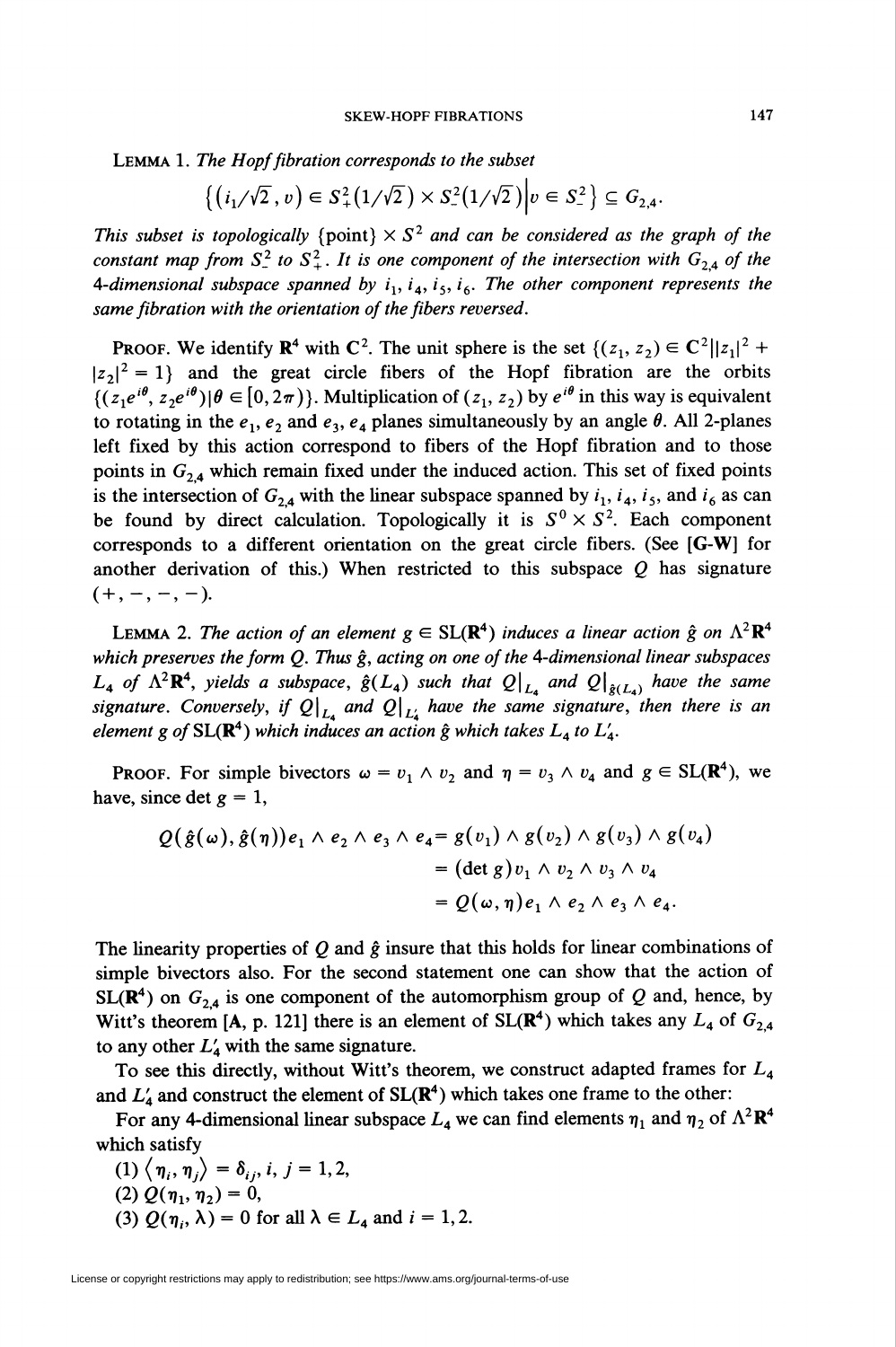The 2-dimensional subspace spanned by  $\eta_1$ ,  $\eta_2$  is Q-orthogonal to  $L_4$  by (3). These subspaces can be classified by the signature of the restriction of  $Q$  to the subspaces. Furthermore, since  $L_4$  and the 2-dimensional subspace are Q orthogonal, one can extend  $\eta_1$ ,  $\eta_2$  to a basis of  $\Lambda^2 \mathbf{R}^4$  which diagonalizes Q, and therefore the signature of  $Q$  on the 2-dimensional space determines the signature of  $Q$  on the 4-dimensional space and vice versa.

The construction of  $\eta_1$  and  $\eta_2$  satisfying (1)-(3) proceeds as follows: Choose orthonormal vectors  $\omega_1, \omega_2 \in \Lambda^2 \mathbb{R}^4$  perpendicular to  $L_4$  (i.e.,  $\langle \omega_1, \lambda \rangle = \langle \omega_2, \lambda \rangle = 0$ for all  $\lambda \in L_4$ ). By a rotation in the  $\omega_1$ ,  $\omega_2$  plane, we obtain a new basis  $\tilde{\omega}_1$ ,  $\tilde{\omega}_2$  which diagonalizes Q (i.e.,  $Q(\tilde{\omega}_1, \tilde{\omega}_2) = 0$ ). Let  $\eta_1 = * \tilde{\omega}_1$  and  $\eta_2 = * \tilde{\omega}_2$  and use the fact that  $\langle *_{\omega}, *_{\eta} \rangle = \langle \omega, \eta \rangle$  and  $Q(\omega, \eta) = \langle \omega, *_{\eta} \rangle$  to verify (1)-(3).

We now construct an action of  $SL(\mathbb{R}^4)$  which moves the vector  $\eta_1$ ,  $\eta_2$  to a multiple of  $i_1$ ,  $i_2$  provided  $Q(\eta_1, \eta_1) > 0$  and  $Q(\eta_2, \eta_2) > 0$ .

We represent  $\eta_1$  as  $(\eta_1^+, \eta_1^-)$  and  $\eta_2$  as  $(\eta_2^+, \eta_2^-)$ . There is an element of g of SO( $\mathbb{R}^4$ ) which rotates  $\Lambda^2 \mathbf{R}^4$  so that  $\eta_1^+$  and  $\eta_2^+$  are parallel with  $i_1$  and  $i_2$ , respectively, and which simultaneously rotates  $\Lambda^2 \mathbf{R}^4$  so that  $\eta_1^-$  and  $\eta_2^-$  are aligned with  $i_4$  and  $i_5$ . (Note that  $\langle \eta_1^+, \eta_2^+ \rangle = \langle \eta_1^-, \eta_2^- \rangle = 0$  as a consequence of (1) and (3).) Direct computation shows that the diagonal matrix with entries ( $e^{\phi}, e^{\phi}, e^{-\phi}, e^{-\phi}$ ) represents an element of SL( $\mathbb{R}^4$ ) which takes  $g(\eta_1) = ai_1 + bi_4$  to  $(a \cosh 2\phi + b \sinh 2\phi)i_1 + (a \sinh 2\phi)$ + b cosh 2 $\phi$ ) $i_4$  and leaves  $g(\eta_2)$  fixed (see §2). Since  $Q(\eta_1, \eta_1) = Q(g(\eta_1), g(\eta_1))$  =  $a^2 - b^2 > 0$ , it is possible to find a  $\phi$  which makes the coefficient of  $i<sub>4</sub>$  zero. Similarly, we can find an element of  $SL(\mathbb{R}^4)$  which takes  $g(\eta_2)$  to a multiple of  $i_2$ . The composition of these three transformations is an element g of  $SL(R<sup>4</sup>)$  whose action on  $\Lambda^2 \mathbf{R}^4$  takes  $\eta_1$  to a multiple of  $i_1$  and  $\eta_2$  to a multiple of  $i_2$ .

Since this transformation preserves Q it takes  $L_4$  to the space spanned by  $i_3$ ,  $i_4$ ,  $i_5$ , and  $i_6$ .

For any other  $L'_4$  with the same signature there is an action g' of  $SL(\mathbb{R}^4)$  which also takes  $L'_4$  to the space spanned by  $i_3$ ,  $i_4$ ,  $i_5$  and  $i_6$  and, therefore,  $(g')^{-1} \circ g$  takes  $L_4$  to  $L'_4$ . This completes the proof when  $Q\vert_{L_4}$  has signature  $(+, -, -, -)$ ; similar arguments handle the other possible signatures of  $Q\vert_{L}$ .

From Lemmas 1 and 2 we immediately deduce:

PROPOSITION 3. There is a one-to-one correspondence between skew-Hopf fibrations and those 4-dimensional subspaces  $L_4$  of  $\Lambda^2 \mathbf{R}^4$  such that  $Q|_{L_4}$  has signature  $(+, +, +, -)$  or  $(+, -, -, -).$ 

**PROOF.** The element  $g \in SL(\mathbb{R}^4)$  which takes the Hopf fibration in Lemma 1 to a skew Hopf fibration also takes the 4-plane spanned by  $i_1$ ,  $i_4$ ,  $i_5$ ,  $i_6$  to a 4-dimensional subspace whose intersection with  $G_{2,4}$  corresponds to the skew-Hopf fibration. When Q is restricted to this subspace it has signature  $(+, -, -, -)$ . On the other hand, given any 4-dimensional subspace with this signature, there is a g in  $SL(\mathbb{R}^4)$ such that  $\hat{g}$  takes  $\{i_1, i_4, i_5, i_6\}$  to the given subspace (Lemma 2) and g takes the standard Hopf fibration to a corresponding skew Hopf fibration.

The reflection which takes  $e_4$  to  $-e_4$  takes the standard Hopf fibration to one with reverse screw sense and takes the corresponding 4-plane to one spanned by  $i_1$ ,  $i_2$ ,  $i_3$ ,  $i_4$ which has signature  $(+,+,+,-)$ . This completes the proof.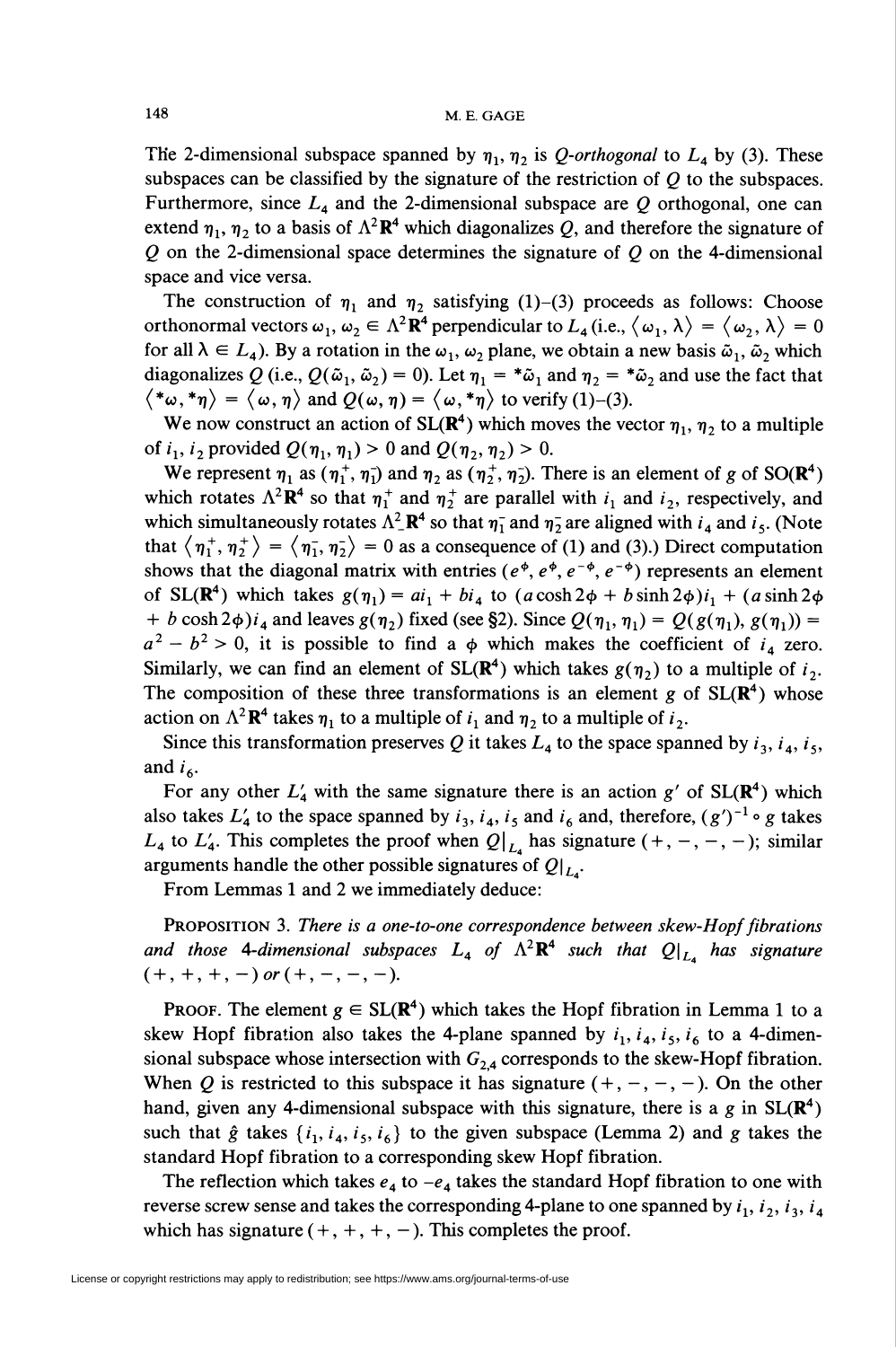We know from  $[G-W]$  that all great circle fibrations of  $S<sup>3</sup>$  correspond to the graph of distance decreasing maps from  $S^2$  to  $S^2$ . The next task is to describe explicitly the maps corresponding to skew-Hopf fibrations. Choosing the appropriate coordinates in  $\Lambda^2 \mathbf{R}^4$  makes this easy.

Assume that  $L<sub>4</sub>$  is a fixed 4-dimensional subspace which corresponds to a skew-Hopf fibration and for which  $Q \vert_{L_4}$  has signature  $(+, -, -, -)$ . Choose the unit vectors  $\eta_1$  and  $\eta_2$  of  $\Lambda^2\mathbb{R}^4$  which span the space Q-orthogonal to  $L_4$  and which satisfy (1)–(3). In terms of the decomposition  $\Lambda^2 \mathbf{R}^4 = \Lambda^2_{+} \mathbf{R}^4 \oplus \Lambda^2_{-} \mathbf{R}^4 = \mathbf{R}^3 \oplus \mathbf{R}^3$ , we write  $\eta_1 = (\eta_1^+, \eta_1^-)$  and  $\eta_2 = (\eta_2^+, \eta_2^-)$ . From (1) and (2) we have

$$
\langle \eta_1, \eta_2 \rangle = \langle \eta_1^+, \eta_2^+ \rangle + \langle \eta_1^-, \eta_2^- \rangle = 0
$$

and

$$
Q(\eta_1,\eta_2)=\left\langle \eta_1^+,\eta_2^+\right\rangle-\left\langle \eta_1^-,\eta_2^-\right\rangle=0,
$$

and therefore  $\eta_1^+, \eta_2^+, \eta_1^-$  and  $\eta_2^-$  are orthogonal (but not necessarily of unit length). We can choose a coordinate system  $(x_1, x_2, x_3, y_1, y_2, y_3)$  of  $\Lambda^2_+\mathbf{R}^4 \oplus \Lambda^2_-\mathbf{R}^4$  so that  $\eta_i^+$  is parallel to the  $x_i$ -axis and  $\eta_i^-$  is parallel to the y<sub>i</sub>-axis for  $i = 1,2$ .  $\eta_2^+$  would be represented in coordinates by  $(0, |\eta_2^+|, 0, 0, 0, 0)$ , where  $|\eta_2^+|$  is the length of  $\eta_2^+$ .

In terms of these coordinates we can express an arbitrary element  $\omega$  =  $(x_1, x_2, x_3, y_1, y_2, y_3)$  and can write the following conditions in coordinate terms: If  $\omega$  is in  $G_{2,4}$  then

(5) 
$$
0 = Q(\omega, \omega) = x_1^2 + x_2^2 + x_3^2 - y_1^2 - y_2^2 - y_3^2
$$

and

(6) 
$$
1 = \langle \omega, \omega \rangle = x_1^2 + x_2^2 + x_3^2 + y_1^2 + y_2^2 + y_3^2.
$$

If  $\omega$  is also in  $L_4$  and Q-orthogonal to  $\eta_1$  and  $\eta_2$ , then

(7) 
$$
0 = Q(\omega, \eta_i) = x_i |\eta_i^+| - y_i |\eta_i^-|, \qquad i = 1, 2.
$$

The condition that  $Q(\eta_i, \eta_i) > 0$  becomes

(8) 
$$
0 < Q(\eta_i, \eta_i) = |\eta_i^+|^2 - |\eta_i^-|^2, \quad i = 1, 2.
$$

We rewrite (7) as

(9) 
$$
x_1 = (|\eta_1|/|\eta_1^+|) y_1
$$

and

(10) 
$$
x_2 = (|\eta_2|/|\eta_2^+|) y_2,
$$

and from (5) and (6) we also have

(11) 
$$
x_3 = +\sqrt{1/2 - x_1^2 - x_2^2}.
$$

Thus each element  $\omega$  in the plane  $L_4$  is in the graph of the function defined from  $S^2(1/\sqrt{2})$  to  $S^2(1/\sqrt{2})$  by (9)–(11), or is in the graph of the function defined by changing the sign in front of the radical sign in (11). We can describe these equations geometrically as follows: